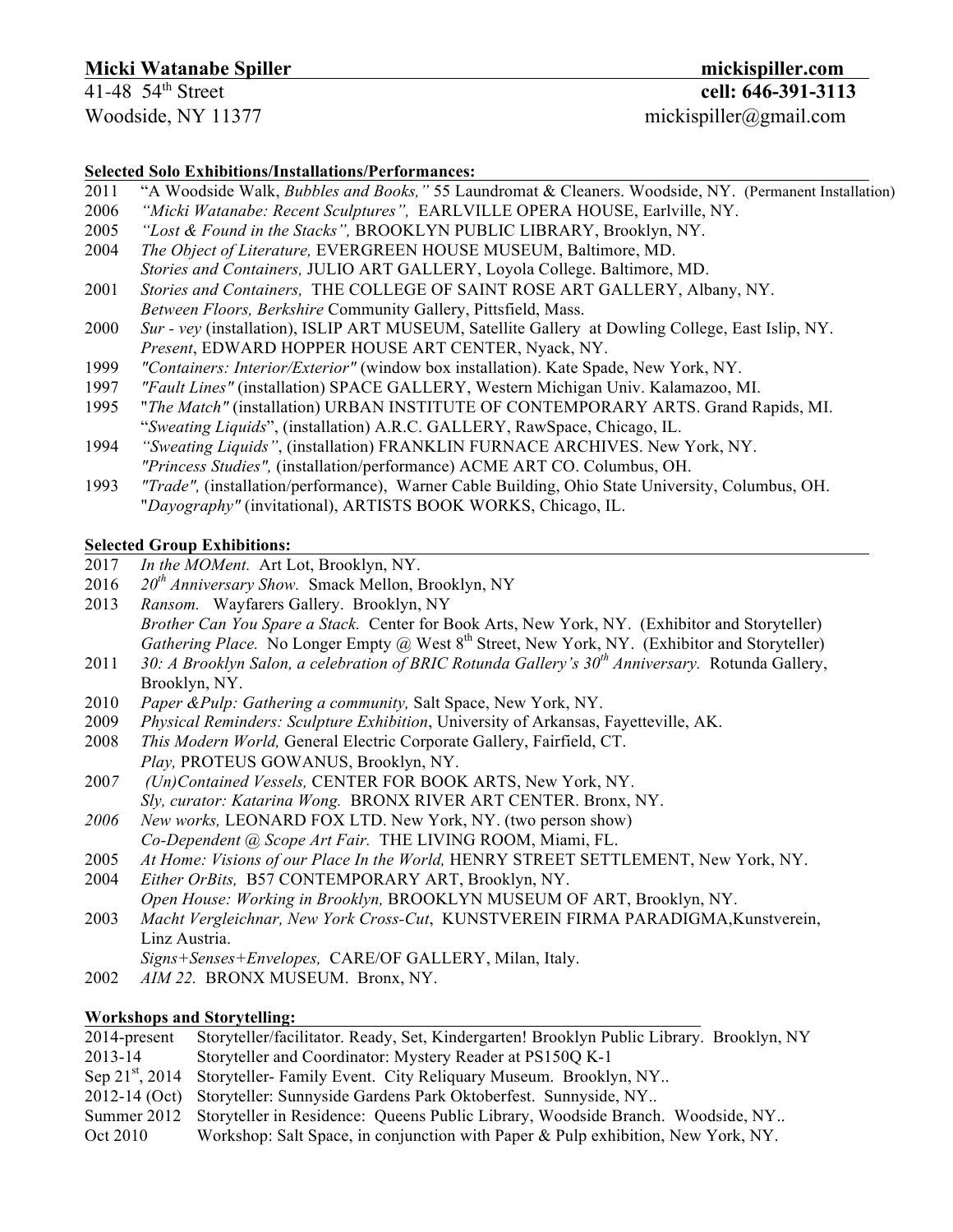### **Collections:**

Allan Chasanoff Artist Book Collection Brooklyn Public Library Lower East Side Tenement Museum Bemis Foundation Newark Public Library Evergreen House Various Private Collections **Yale University Art Museum** 

### **Grants and Awards:**

Graduate School of Library and Information, Karen Patricia Smith Award, 2016 Ellen Libretto and Adam Conrad Scholarship in Young Adult Literacy, 2014 Printed Matter Award for Artists, 2012. Queens Arts Fund Recipient, New York State Council on the Arts, Queens Council on the Arts, 2012. Pratt Institute, Faculty Development Grant. 2000-01 & 2011-12. Create Change- Laundromat Project Grant. 2011. AIM program, Bronx Museum. Bronx, NY spring 2002. The Pollock-Krasner Foundation Grant. 2001. New Jersey State Council on the Arts Fellowship Award 1995-96. Art Matters Fellowship Grant 1995. Regional Artists' Projects Grant, NEA 1994.

#### **Residencies:**

Create Change, Laundromat Project. New York, NY 2011. Smack Mellon Artist Studio Residency. Brooklyn, NY 2006-07. Evergreen House @Johns Hopkins University. Baltimore MD. Summer 2003 Bemis Center for the Arts. Artist Residency. Omaha, NE. Summer 2002 Henry Street Settlement Artist in Residence Workspace program. NYC 1999-2000 Brooklyn Community Access Television Residency. (video grant). 1999 World Views Studio Residency Program in the World Trade Center. Administered by LMCC, NYC 1998-1999 Atlantic Center for the Arts. New Smyrna Beach, FL. (dance residency) 1995.

| Teaching:    |                                                                                                                                                                                                                                 |
|--------------|---------------------------------------------------------------------------------------------------------------------------------------------------------------------------------------------------------------------------------|
| 2000-present | <b>Adjunct Assistant Professor</b><br>PARSONS THE NEW SCHOOL FOR DESIGN, School of Design Strategies, New York, NY.<br>Taught-3-Dimensional Design I & II.<br>Currently teaching Space & Materiality in the First Year program. |
| 2000-present | <b>Adjunct Assistant Professor</b><br>PRATT INSTITUTE, Foundations Art Department, Brooklyn, NY.<br>Taught- 3-Dimensional Design I & II.                                                                                        |
| 1997-2000    | <b>Visiting Assistant Professor</b><br>PRATT INSTITUTE, Foundations Art Department, Brooklyn, NY.<br>Taught 3-D design I & II.                                                                                                  |
| 1998-99      | <b>Adjunct Assistant Professor</b><br>CITY UNIVERSITY OF NEW YORK, HUNTER COLLEGE, Department of Art.<br>New York, NY.<br>Taught-Beginning and Advanced Sculpture, Introduction to Visual Experience.                           |
| Education:   |                                                                                                                                                                                                                                 |

| ечисанон. |                                                                                             |
|-----------|---------------------------------------------------------------------------------------------|
| 2014-2016 | MLS - Queens College, CUNY. Graduate School of Library and Information Studies. Flushing NY |
| 2006-2010 | Pratt Institute School of Information and Library Science. (non matriculating)              |
| 1993      | MFA - Ohio State University, Department of Art. Columbus, Ohio                              |
| 1991      | BFA - Kansas City Art Institute. Kansas City, Missouri                                      |
|           |                                                                                             |